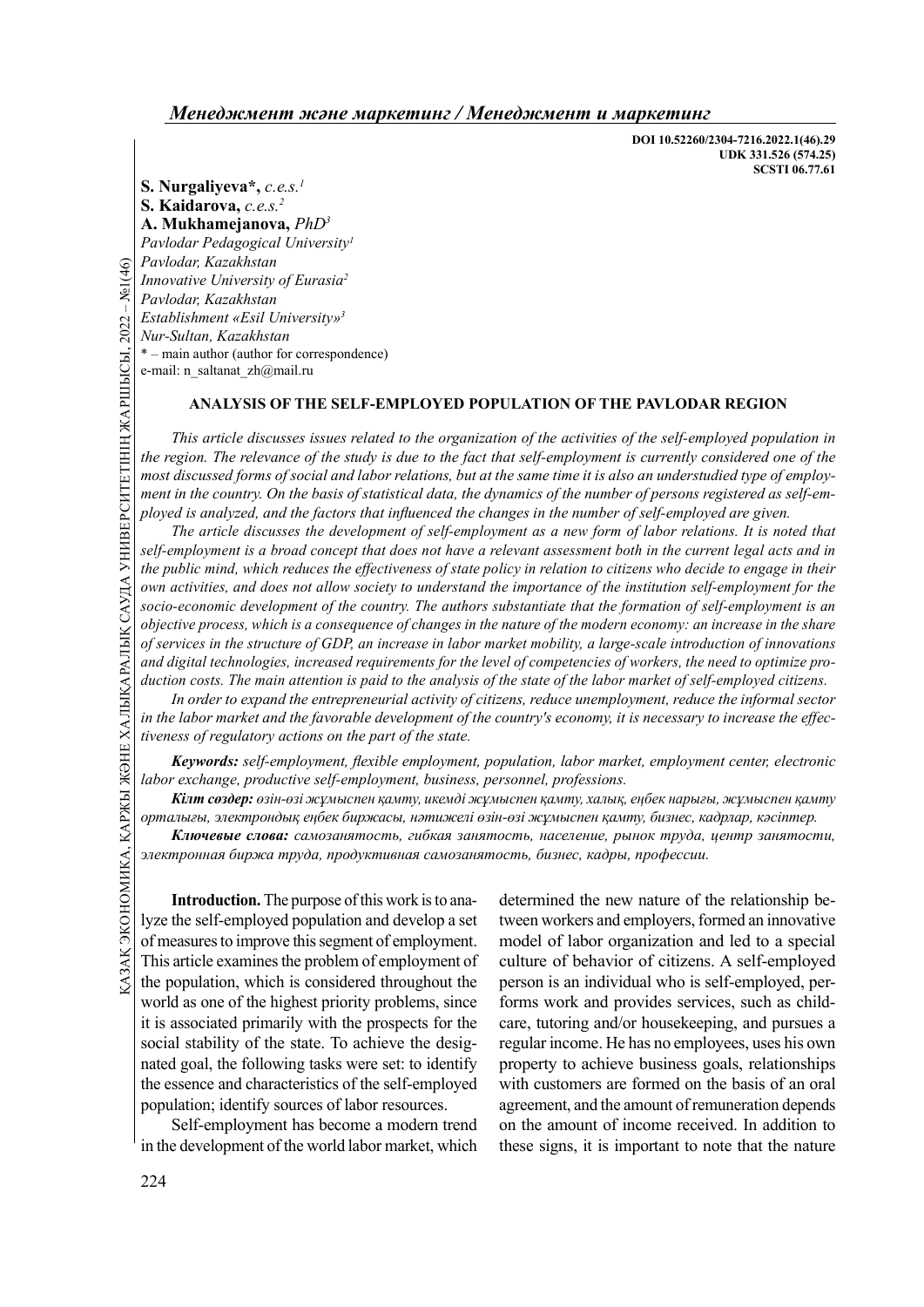of entrepreneurial activity of the self-employed is determined by the state and needs of the economy. Self-employed citizens assume all responsibility for the results of economic activity and risks.

This article publishes the relevance, theoretical and methodological approaches to solving the problems of the self-employed population. The methodological base of this article was made up of such research methods as a systematic analysis of information, generalization of the obtained material, comparison, systematization, methods of macroeconomic analysis, a systematic approach, statistical methods of economic research. With the help of these methods, the situation of the self-employed in the labor market, the dynamics of the number of persons registered as self-employed were considered, and an analysis of the problems and prospects for the development of self-employment in the region was also carried out. The information basis of the article is formed on the basis of regulations, statistical data, materials of analytical centers.

Literature review. For most countries of the world, and Kazakhstan is no exception, the priority direction of development is the effective use and improvement of human capital, because it is human capital that contributes to the growth of the quality of life and the efficiency of the national economy. Currently, the most important problem is the problem of human resources represented as human capital in the labor market [1]. Providing the country's economy with qualified personnel with a high level of competence and mobility is one of the seven tasks for the implementation of the state employment policy, which the President of the Republic of Kazakhstan Kassym-Jomart Tokayev set for the Government of the Republic of Kazakhstan [2].

Theoretical and practical issues of labor market research are devoted to the studies of a number of foreign and domestic scientists, including V.M. Zherebin [3], Agabekova B.F., Borkova E.A., Korotkova P.D. [4], Zh.A. Kulekeyev and others [5].

For most countries of the world, self-employment has come to be seen not only as an integral element of the labor market, but also as the most affordable way to provide employment for the population. Realizing the importance of self-employment for the stable development of society, the governments of most countries of the world began to pay serious attention to solving their problems [6].

Main part. Ensuring employment of the pop-

ulation, creating better conditions for the efficient use of labor resources is one of the most important problems of modern society, since the solution of many social problems, including such as a sustainable increase in the welfare of the entire population, smoothing social inequality between different strata of society, reducing poverty, increasing competitiveness of the country directly depends on its settlement.

Currently, the labor market is undergoing major changes all over the world due to demographic shifts, the accelerated development of technological progress, the widespread introduction of new Currently, the labor market is undergoing ma-<br>for changes all over the world due to demographie<br>shifts, the accelerated development of technolog-<br>ical progress, the widespread introduction of new<br>information technologies activity, the automation of many technological processes, the COVID-19 pandemic, etc. The above factors, taken together, lead to a reduction in employment in many traditional sectors of the economy and an increase in the unemployed, whose number today in the world is more than 210 million people. Because of this, for most countries in the world, self-employment has come to be seen not only as an integral element of the labor market, but also as the most affordable way to ensure employment. Therefore, the number of self-employed people in the world continues to grow from year to year, reaching a significant share in the structure of the employed population. Understanding the importance of self-employment for the stable development of society, the governments of most countries of the world began to pay serious attention to solving their problems. To this end, special state programs are being developed to reform the existing employment policy, aimed at increasing the competence of the self-employed, on the one hand, and stimulating productive self-employment of the population through preferential lending and taxation mechanisms, on the other [7].

The problem of regulating employment in the regions is an urgent task, both in the near and long term, due to the deterioration of the demographic, labor and personnel situation, the need to create favorable conditions for the sustainable development of regions, which is one of the most important strategic goals of the state policy of the Republic of Kazakhstan.

Measures taken in recent years to stimulate the birth rate, increase employment, wages and incomes of rural residents as part of the implementation of the Concept of the state demographic policy of the Republic of Kazakhstan,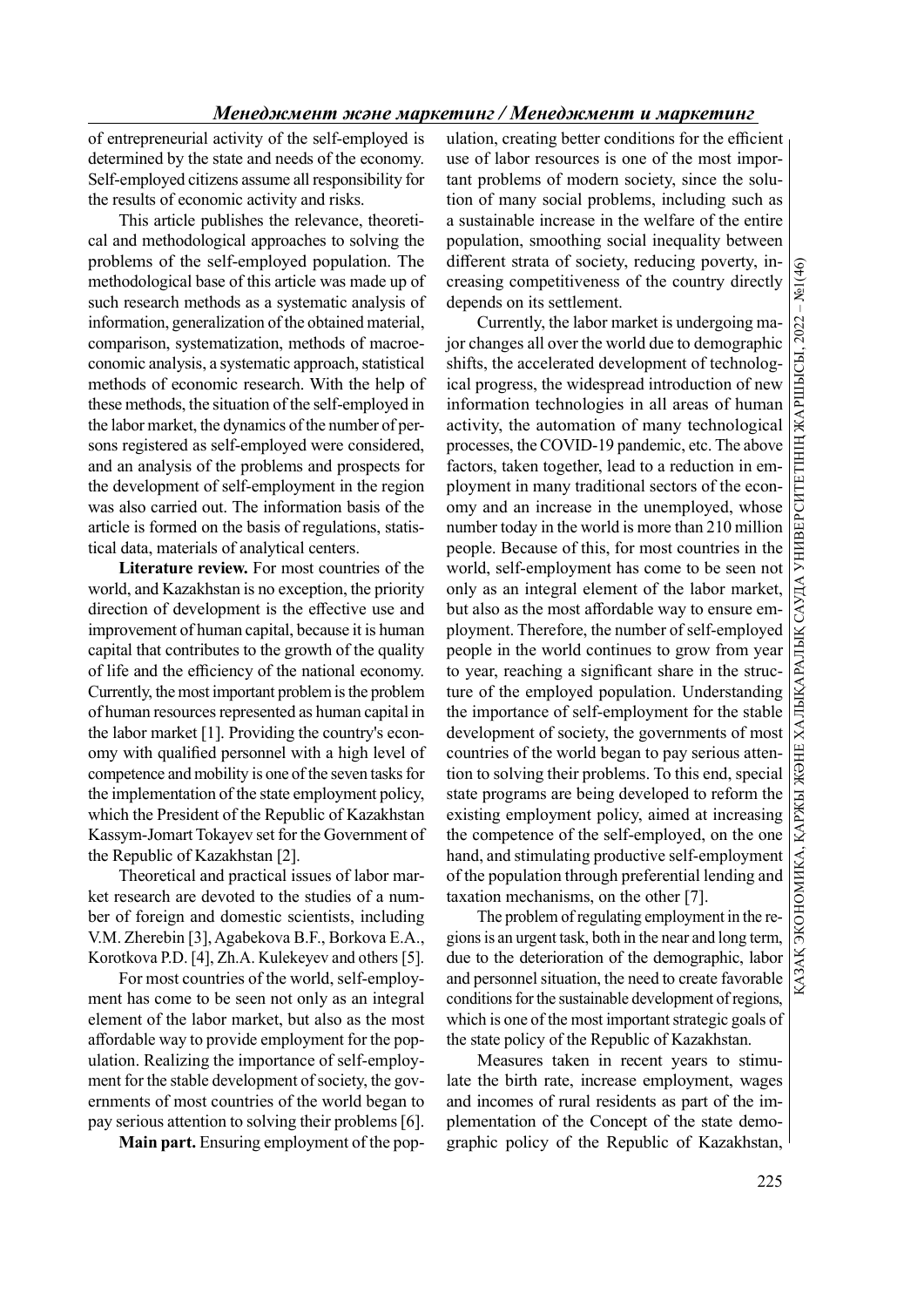the state program «Agribusiness-2020», the state program «Productivity-2020», the state program «Exporter-2020», the state program «Business Roadmap-2020», the State program «Roadmap of Employment-2020», the state program «Regional Development until 2020» and a number of other measures gave a certain impetus and hope for stabilizing the labor potential of the regions of Kazakhstan.

(807). The growth in the number of economically active population (by 0.1% annually) is due to an increase in employees by 0.2%. The increase in this indicator is associated with the introduction of new jobs by attracting investments, financing activities of state and regional programs (GP FIIR, DKB 2020, DKZ 2020, development of single-industry towns, the State Health Development Program of the Republic of Kazakhstan «Salamatty Kazakhstan» for 2015-2020, the State education development programs of the Republic of Kazakhstan for 2015-2020, etc.).

Table 1

| $-$ Ne1(46)<br>.А, ҚАРЖЫ ЖӘНЕ ХАЛЫҚАРАЛЫҚ САУДА УНИВЕРСИТЕТІНІҢ ЖАРШЫСЫ, 2022 | measures gave a certain impetus and nope for stabiliz-<br>ing the labor potential of the regions of Kazakhstan.<br>Consider the employment map of the Pavlodar<br>region (Table 1). The projected population growth<br>(by 0.4% annually) is based on the dynamics of nat-<br>ural population growth $(+3802)$ and net migration | FIIK, DKB 2020, DKZ 2020, 00<br>gle-industry towns, the State He<br>Program of the Republic of Kaza<br>Kazakhstan» for 2015-2020, the<br>velopment programs of the Repu<br>for 2015-2020, etc.). |                |                |                |
|-------------------------------------------------------------------------------|----------------------------------------------------------------------------------------------------------------------------------------------------------------------------------------------------------------------------------------------------------------------------------------------------------------------------------|--------------------------------------------------------------------------------------------------------------------------------------------------------------------------------------------------|----------------|----------------|----------------|
|                                                                               |                                                                                                                                                                                                                                                                                                                                  | Employment map of Pavlodar region for 2018-2020, people*                                                                                                                                         |                |                |                |
|                                                                               |                                                                                                                                                                                                                                                                                                                                  | <b>Indicators</b><br>Population                                                                                                                                                                  | 2018<br>756528 | 2019<br>760310 | 2020<br>764112 |
|                                                                               |                                                                                                                                                                                                                                                                                                                                  | Economically active population                                                                                                                                                                   | 439740         | 440100         | 440300         |
|                                                                               |                                                                                                                                                                                                                                                                                                                                  | 3employed population                                                                                                                                                                             | 418240         | 418700         | 419100         |
|                                                                               |                                                                                                                                                                                                                                                                                                                                  | Wage-earners                                                                                                                                                                                     | 329100         | 330200         | 331300         |
|                                                                               |                                                                                                                                                                                                                                                                                                                                  | The self-employed, including                                                                                                                                                                     | 89140          | 88500          | 87800          |
|                                                                               |                                                                                                                                                                                                                                                                                                                                  | productively employed                                                                                                                                                                            | 59230          | 59530          | 59900          |
|                                                                               |                                                                                                                                                                                                                                                                                                                                  | unproductively employed                                                                                                                                                                          | 29910          | 28970          | 27900          |
|                                                                               |                                                                                                                                                                                                                                                                                                                                  | Unemployed population                                                                                                                                                                            | 21500          | 21400          | 21200          |
|                                                                               |                                                                                                                                                                                                                                                                                                                                  | Unemployed population registered<br>with authorized bodies                                                                                                                                       | 1200           | 1150           | 1100           |
|                                                                               |                                                                                                                                                                                                                                                                                                                                  | Low-income families living below<br>the subsistence level, including                                                                                                                             | 1174           | 1133           | 1105           |
|                                                                               |                                                                                                                                                                                                                                                                                                                                  | Recipients of state child allowances<br>(families), including                                                                                                                                    | 952            | 926            | 912            |
|                                                                               |                                                                                                                                                                                                                                                                                                                                  | able-bodied persons                                                                                                                                                                              | 522            | 491            | 463            |
|                                                                               |                                                                                                                                                                                                                                                                                                                                  | Recipients of targeted social assis-<br>tance (families), including                                                                                                                              | 222            | 207            | 193            |
|                                                                               |                                                                                                                                                                                                                                                                                                                                  | able-bodied persons                                                                                                                                                                              | 198            | 168            | 151            |
|                                                                               |                                                                                                                                                                                                                                                                                                                                  | Unemployment rate, %                                                                                                                                                                             | 4,9            | 4,9            | 4,8            |

Employment map of Pavlodar region for 2018-2020, people\*

 $\overline{\ast}$  Compiled by [8]

Recipients of targeted social assis-<br>  $\frac{1}{222}$ <br>  $\frac{1}{222}$ <br>  $\frac{1}{222}$ <br>  $\frac{1}{222}$ <br>  $\frac{1}{222}$ <br>  $\frac{1}{222}$ <br>  $\frac{1}{222}$ <br>  $\frac{1}{222}$ <br>  $\frac{1}{222}$ <br>  $\frac{1}{222}$ <br>  $\frac{1}{222}$ <br>  $\frac{1}{222}$ <br>  $\frac{1}{222}$ <br>  $\frac{1}{222}$ <br> Self-employment of the population is mainly represented by activities in agriculture (67.8%). This trend will continue in 2022. The share of unproductively employed among self-employed citizens in 2020 amounted to 11.5%. According to the results of the survey, the composition of unproductively employed citizens (27.9 thousand) is as follows: by gender:

- women - 21.9 thousand people (57.1%);

- men - 16.4 thousand people (42.9%); by age:

- youth under the age of 29 – 4.4 thousand people (11.4%);

- from 30 to 49 years old - 23.0 thousand people (60.1%);

- 50 and older - 10.9 thousand people (28.5%); of Education:

- have higher education - 1.4 thousand people  $(3.6\%)$ ;

- secondary professional - 10.1 thousand people (26.4%);

- secondary and basic general - 26.8 thousand people (70.0%)

The implementation of active measures under the 2021 Employment Roadmap will reduce the share of unproductively employed by 2022 to 8.5%.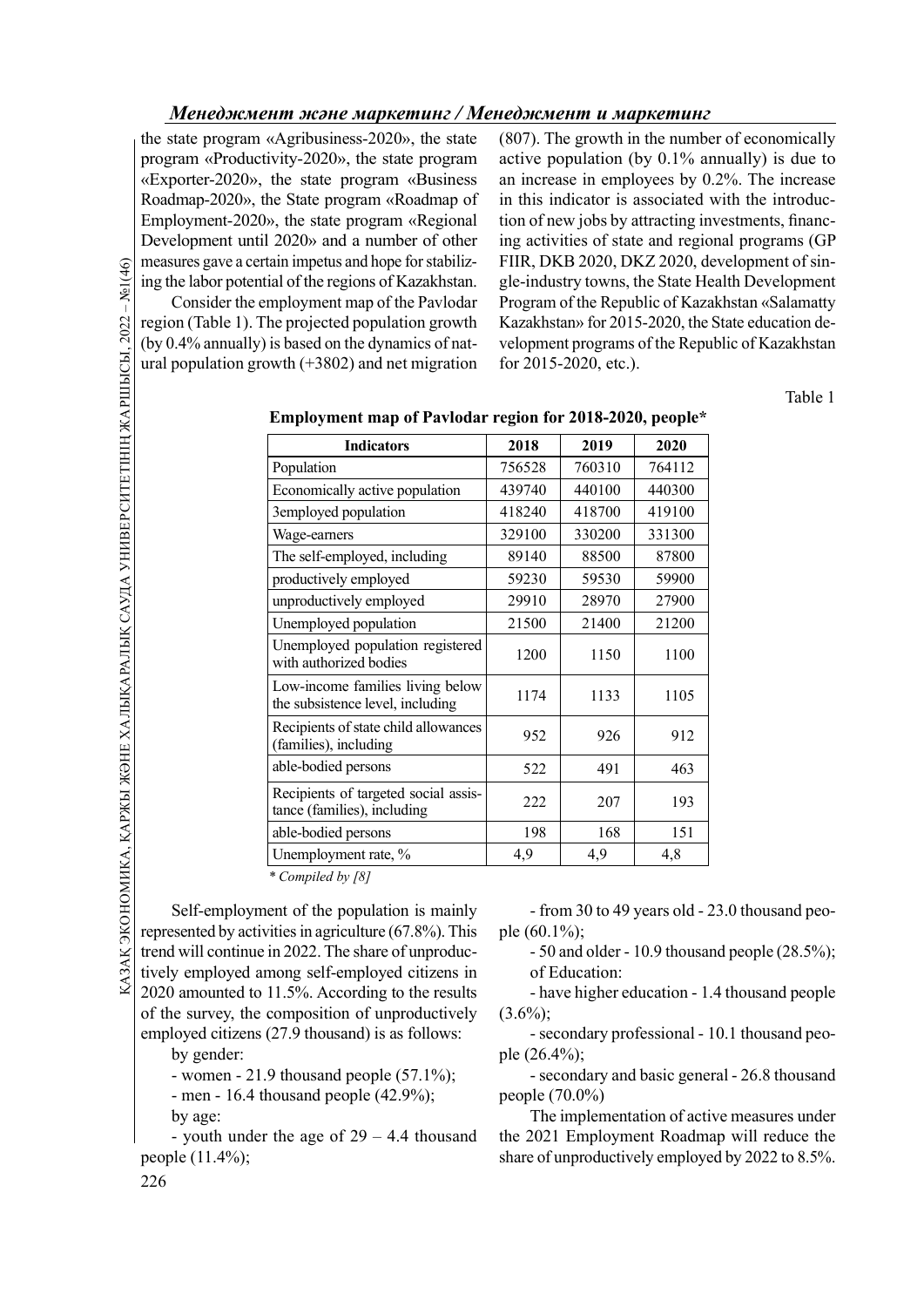In the region, the number of productively employed is 59.9 thousand people, of which more than 6 thousand people are employers. Productive employment is represented by the following activities: wholesale and retail trade - 20703 people. (34.5%), livestock - 15909 people. (26.6%), provision of individual services - 8129 (13.6%), crop production - 7173 people. (12.1%), transport and warehousing - 2476 people. (4.1%), construction - 1115 people. (1.8%), food and beverage production - 1045 people. (1.7%), other activities - 3350 people. (5.6%).

In 2021-2022, this category of self-employed citizens is projected to increase by 0.5-0.6 percent.

The number of unemployed population in the current year amounted to 21.2 thousand people. The unemployment rate is 4.8%.

In 2022, measures will be taken to prevent an increase in the unemployment rate and maintain a stable situation in the labor market. In 2022, a decrease in the number of unemployed and a decrease in the unemployment rate to 4.7% is predicted.

The need for labor resources by enterprises in the context of professions and specialties (persons) in the Pavlodar region is 28077 (including permanent - 22843, temporary - 5234).

The greatest demand in 2018-2020 was in the following categories of workers:

| d beverage production - 1045 peo-<br>er activities - 3350 people. $(5.6\%)$ .<br>22, this category of self-employed<br>cted to increase by 0.5-0.6 percent.<br>er of unemployed population in the<br>nounted to 21.2 thousand people.<br>nent rate is 4.8%.<br>easures will be taken to prevent an<br>unemployment rate and maintain a | - skilled workers of large and small industrial<br>.2022<br>organizations, art crafts, construction, transport,<br>ЖАРШЫСЫ.<br>communications, geology and mineral exploration<br>$-26174$ people;<br>- unskilled workers - 42529 people;<br>- operators, apparatchiks, machinists of instal-<br>lations and machines, mechanics - 14170 people.<br>The list of the most demanded professions and<br>specialties is given in Table 2. |      |      |      |         |                                                               |
|----------------------------------------------------------------------------------------------------------------------------------------------------------------------------------------------------------------------------------------------------------------------------------------------------------------------------------------|---------------------------------------------------------------------------------------------------------------------------------------------------------------------------------------------------------------------------------------------------------------------------------------------------------------------------------------------------------------------------------------------------------------------------------------|------|------|------|---------|---------------------------------------------------------------|
| List of the most demanded professions and specialties                                                                                                                                                                                                                                                                                  |                                                                                                                                                                                                                                                                                                                                                                                                                                       |      |      |      | Table 2 | «АЗАК ЭКОНОМИКА, ҚАРЖЫ ЖӘНЕ ХАЛЫҚАРАЛЫҚ САУДА УНИВЕРСИТЕТІНІҢ |
| <b>Professions</b>                                                                                                                                                                                                                                                                                                                     | In total<br><b>Including:</b>                                                                                                                                                                                                                                                                                                                                                                                                         |      |      |      |         |                                                               |
|                                                                                                                                                                                                                                                                                                                                        |                                                                                                                                                                                                                                                                                                                                                                                                                                       | 2018 | 2019 | 2020 |         |                                                               |
| Electric gas welder                                                                                                                                                                                                                                                                                                                    | 1894                                                                                                                                                                                                                                                                                                                                                                                                                                  | 546  | 648  | 700  |         |                                                               |
| Painter                                                                                                                                                                                                                                                                                                                                | 1723                                                                                                                                                                                                                                                                                                                                                                                                                                  | 596  | 507  | 620  |         |                                                               |
| Mason                                                                                                                                                                                                                                                                                                                                  | 1515                                                                                                                                                                                                                                                                                                                                                                                                                                  | 577  | 453  | 485  |         |                                                               |
| Engineer                                                                                                                                                                                                                                                                                                                               | 1658                                                                                                                                                                                                                                                                                                                                                                                                                                  | 558  | 557  | 543  |         |                                                               |
| Electrician for repair and mainte-<br>nance of electrical equipment                                                                                                                                                                                                                                                                    | 1481                                                                                                                                                                                                                                                                                                                                                                                                                                  | 501  | 470  | 510  |         |                                                               |
| Assembler for the installation of steel<br>and reinforced concrete structures                                                                                                                                                                                                                                                          | 1480                                                                                                                                                                                                                                                                                                                                                                                                                                  | 535  | 483  | 462  |         |                                                               |
| Driver                                                                                                                                                                                                                                                                                                                                 | 1688                                                                                                                                                                                                                                                                                                                                                                                                                                  | 646  | 451  | 591  |         |                                                               |
| Manual welding electric welder                                                                                                                                                                                                                                                                                                         | 1088                                                                                                                                                                                                                                                                                                                                                                                                                                  | 352  | 359  | 377  |         |                                                               |
| * Compiled by [8]                                                                                                                                                                                                                                                                                                                      |                                                                                                                                                                                                                                                                                                                                                                                                                                       |      |      |      |         |                                                               |
| s of labor resources in the Pavlodar                                                                                                                                                                                                                                                                                                   | Forces of the Republic of Kazakhstan, moving) -                                                                                                                                                                                                                                                                                                                                                                                       |      |      |      |         |                                                               |
| graduates of universities, TVE, de-                                                                                                                                                                                                                                                                                                    | up to 15% leave the region;                                                                                                                                                                                                                                                                                                                                                                                                           |      |      |      |         |                                                               |
| the Armed Forces of the Republic                                                                                                                                                                                                                                                                                                       | - the dynamics of graduates' appeals to em-                                                                                                                                                                                                                                                                                                                                                                                           |      |      |      |         |                                                               |
| released from places of detention,                                                                                                                                                                                                                                                                                                     | ployment agencies for assistance in finding em-                                                                                                                                                                                                                                                                                                                                                                                       |      |      |      |         |                                                               |
| ants and others. When analyzing the                                                                                                                                                                                                                                                                                                    | ployment - annually up to 10% of graduates apply                                                                                                                                                                                                                                                                                                                                                                                      |      |      |      |         |                                                               |
| force from among the graduates of                                                                                                                                                                                                                                                                                                      | to employment agencies as unemployed.                                                                                                                                                                                                                                                                                                                                                                                                 |      |      |      |         |                                                               |
| TVET, the dynamics of the output                                                                                                                                                                                                                                                                                                       | In addition, during the survey of the popula-                                                                                                                                                                                                                                                                                                                                                                                         |      |      |      |         |                                                               |

The sources of labor resources in the Pavlodar region include: graduates of universities, TVE, demobilized from the Armed Forces of the Republic of Kazakhstan, released from places of detention, repatriates, migrants and others. When analyzing the supply of labor force from among the graduates of universities and TVET, the dynamics of the output of vocational education institutions in recent years was taken into account. Also included are the results:

- analysis of the number of graduates who continue full-time education after completing TVET and universities - annually 10-15% of graduates continue their studies at universities, master's programs;

- analysis of the number of graduates leaving the region (employment, service in the Armed

In addition, during the survey of the population, it was found out where the graduate plans to find employment: to jobs at the place of permanent residence (registration) or in another region of the region or republic. Of the total number of university graduates (8.0 thousand people), 72.0% will apply for jobs available in the region. The rest plan further education in the magistracy, employment outside the region, service in the Armed Forces of the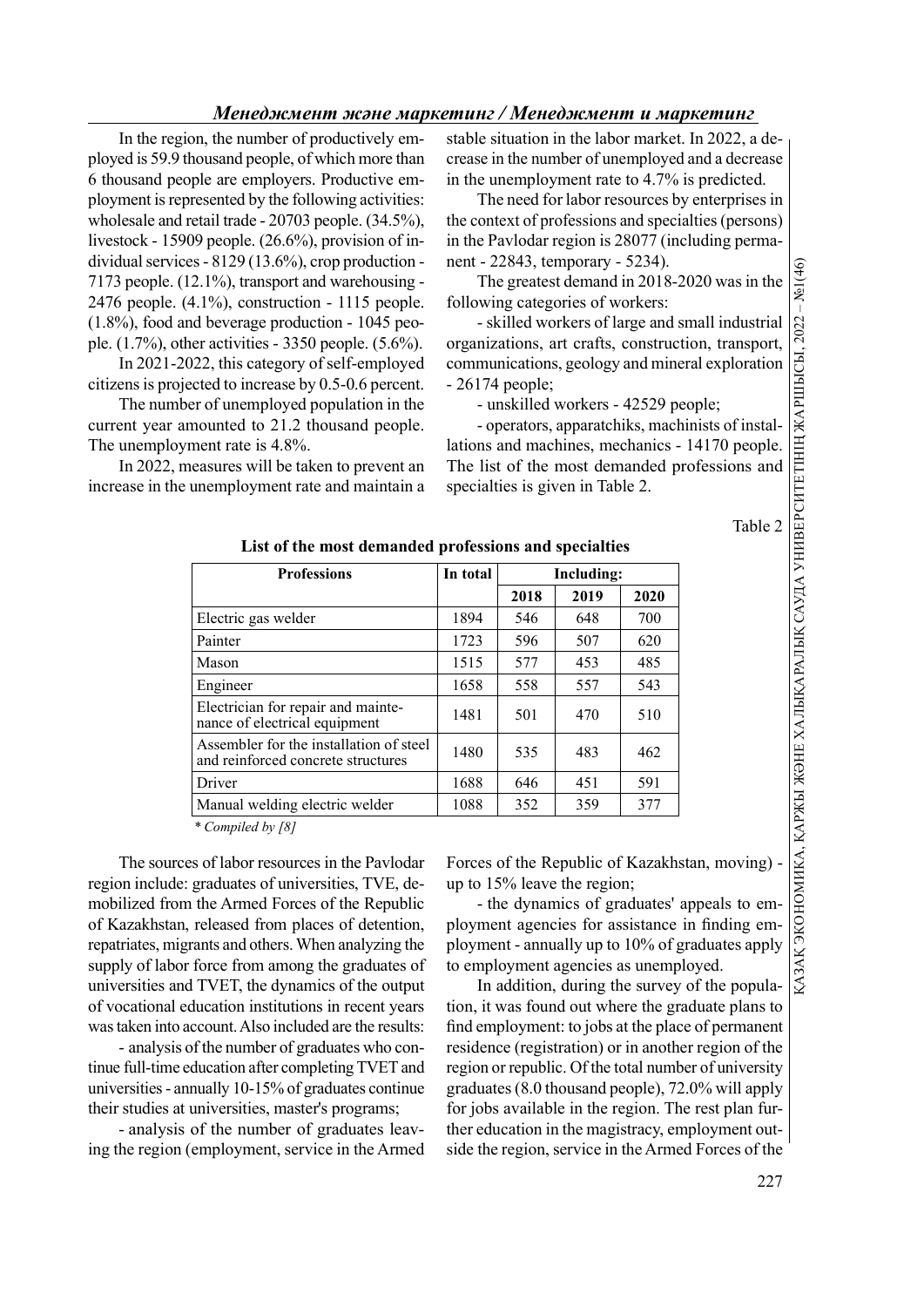Republic of Kazakhstan, employment in the civil service, etc. Applicants for employment have specialties: architecture, economics, accounting and auditing, public local government, programming, jurisprudence, oil and gas business, automation and management, etc.

The internal migrants at estimated the cities of Pavlo Uspensky districts, where of migration. In cities opportunities for existin due to support for internal trigogramization of employer organization of relocation Most o Internal migrants are sources of labor resources in the cities of Pavlodar, Ekibastuz, Irtysh and Uspensky districts, where there is a positive balance of migration. In cities - due to high employment opportunities for existing vacancies, in rural areas due to support for internal migration by the participation of employers in housing construction, organization of relocation and employment.

Most of the foreign labor force (85%) will be involved in projects implemented on the territory of the special economic zone (including priority ones), which will mainly take jobs created during the construction of facilities and installation of equipment.

Oralmans (1106 people, including 355 in 2018, 215 in 2019, and 181 in 2020) are priority applicants for jobs created under state and regional programs:

- 3151 demobilized from the Armed Forces of the Republic of Kazakhstan, incl. in 2018 - 1151, in 2019 - 1045, in 2020 - 955. According to the data of the authorized bodies and the Department of Defense Affairs of the region, the qualification composition of this category of sources of labor resources is mostly represented by skilled workers and specialists.

- 1214 graduates of secondary schools. The annual graduation of 11 classes of general education schools is more than 4 thousand people, of which an average of 90.3% enter higher educational institutions and TVET organizations.

- 1721 released from places of deprivation of liberty, incl. in 2018 - 556, in 2019 - 613, in 2020 - 552 prior learning).

Example of 90.3% enter higher educational<br>  $\frac{1}{2}$  which an average of 90.3% enter higher educational butions to co<br>
institutions and TVET organizations. The development<br>  $\frac{1}{2}$  liberty, incl. in 2018 - 556, in 2019 - 150880 other categories (unemployed and unproductively self-employed), incl. in 2018 - 51410, in 2019 - 50370, in 2020 - 49100. As sources of labor resources, laid-off workers and the unemployed, unproductively self-employed, low-income citizens who will be involved in active programs in the labor market are taken into account.

When analyzing the sources of labor resources in the Pavlodar region for 2018-2020, the structure of the unemployed, low-income and unproductively employed population by specialty (profession) was taken into account. Considering that 57.7% of the unemployed, 70.0% of the self-employed, 58.5% of the poor have secondary and basic general education, the main measure of state support for them was the organization of vocational training in popular professions with the participation of employers.

Despite the quantitative and qualitative changes that have taken place in the labor market, an effective mechanism for its regulation in the region has not been sufficiently formed. The presence of hidden unemployment in enterprises indicates the insufficient regulatory role of the market mechanism. At present, only separate organizational elements of the labor market infrastructure have arisen and formed, which perform some functions of regulating labor relations, but do not affect the deep foundations of the functioning of the labor market.

Conclusions. Thus, in order to achieve a balance in the labor market in the Pavlodar region, measures are being taken to employ categories of workers for which there is an excess of personnel, vocational training for unskilled workers and unclaimed specialists in professions for which there is a steady demand in the labor market.

In a market economy, self-employed people need to improve their level of education and move from the group of unproductively employed to the group of productively employed thanks to the Employment Roadmap 2020 program. The state is making every effort to improve the material condition and well-being of the unproductive self-employed population through the implementation of the Employment Roadmap 2020 program, and also takes care of the health of the self-employed by allowing them to make contributions to compulsory health insurance.

The development of the legal labor market for self-employed citizens is limited by the uncertainty of the economic situation in the country, high competition among other small and medium-sized businesses, low effective demand of the population for products (services) offered by the self-employed, lack of organizational, property and financial assistance for running their own business. All this determines the importance of coordinating regulatory actions on the part of the state and developing new approaches to their implementation. It seems relevant to adopt at the state level a program for the development of self-employment in the country, which should be aimed at solving the following tasks: spreading the preferential tax regime throughout the country, the procedure for registering and doing business; consolidation of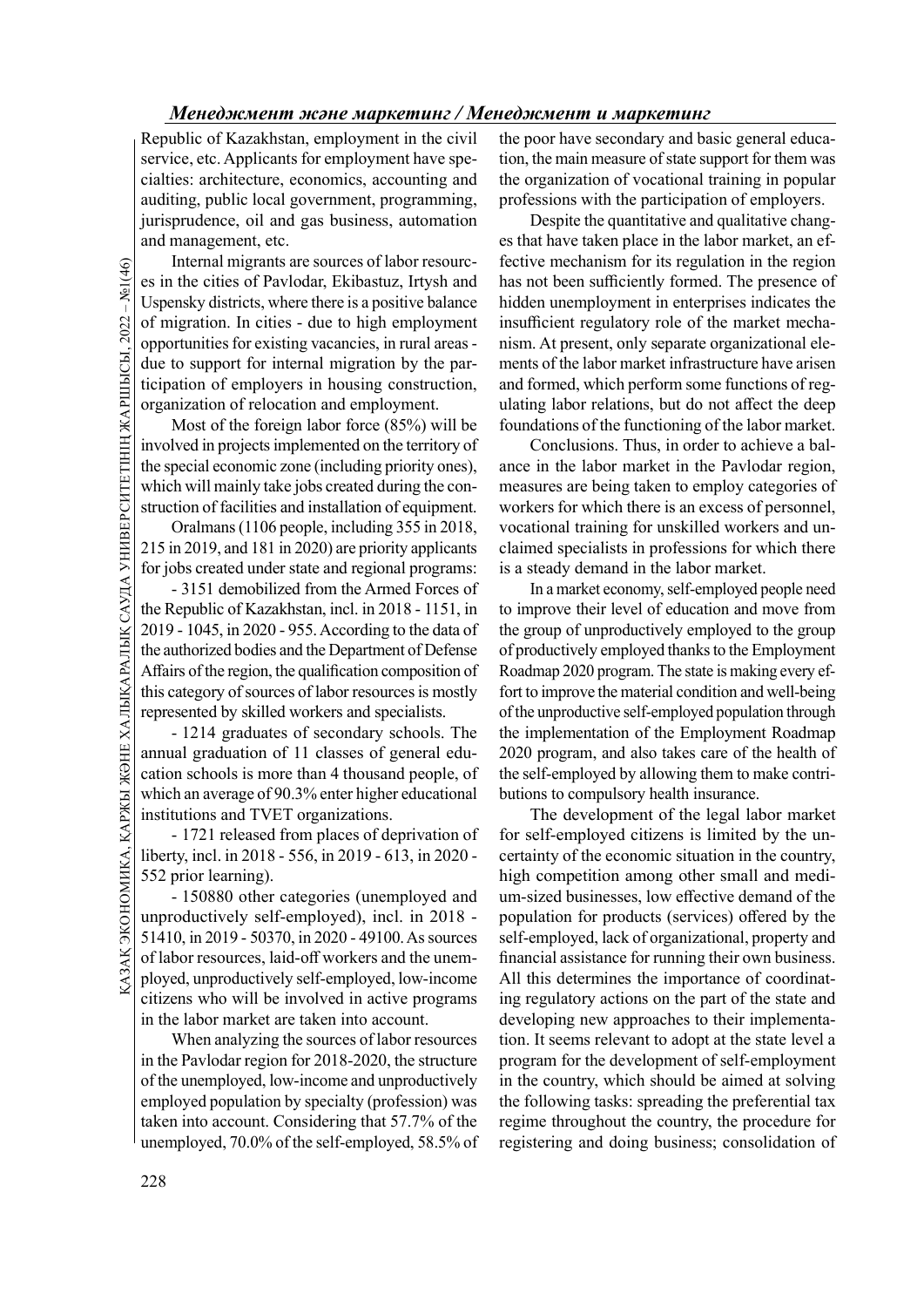social guarantees and the formation of conditions for minimizing the risks of activities; creation of a unified information and service infrastructure, including through cloud technologies and mobile devices; increase in sales channels for manufactured products (services), in particular, by connecting to the public procurement system and removing barriers for the self-employed to enter electronic trading platforms; expanding the volume of pro-

viding self-employed citizens with comprehensive property assistance, including through the mechanism of leasing and preferential rental of premises; creation of service centers providing the self-employed with an information complex of services, which, among other things, include services for professional development and business literacy; elimination of administrative barriers to licensing and control over activities.

## **REFERENCES**

1. Касенов М., Мухамбетова Л., Чимгентбаева Г. Самозанятое население: проблемы и направления развития // Экономика и статистика. – 2017. – №1. – C. 103-111.

2. Совещание Президента Республики Казахстан К.-Ж. Токаева по вопросам занятости и труда от 17 мая 2019 года. – https://www.akorda.kz/ru/events/akorda\_news/meetings\_and\_sittings/ glava-gosudarstva-kasym-zhomart-tokaev-provel-soveshchanie-po-voprosam-zanyatosti-i-truda)

3. Жеребин В.М. Самостоятельная занятость населения: основные представления и опыт кризисного периода / В.М. Жеребин, А.Н. Романов. – М.: ООО «Научно-издательский центр ИНФРА-М». – 2016. – 200 с.

4. Агабекова Б.Ф., Боркова Е.А., Короткова П.Д. Анализ методов контроля и регулирования деятельности самозанятых граждан в РФ // Экономика труда. – 2019. – №1. – С. 553-564. DOI: 10.18334/et.6.1.40504.

5. Кулекеев Ж. А. Проблемы рынка труда и занятости в Казахстане / Алматы. – 2015. – 120 c.

6. Мусина Р., Сулейменова Г., Байкадамов Н. Особенности самозанятого населения в Республике Казахстан // Экономика и статистика. – 2020. – №1. – С. 95-101.

7. Кулекеев Ж., Туреханова Б., Исмурзина Г., Оразбекова С. Социальный портрет самозанятого населения в южных регионах Республики Казахстан. – Алматы. – 2018. – 124 c.

https://stat.gov.kz/.

### ЛИТЕРАТУРА

1. Kasenov M., Muhambetova L., CHimgentbaeva G. Samozanyatoe naselenie: problemy i napravleniya razvitiya [Self-employed population: problems and directions of development] // Ekonomika i statistika. – 2017. – №1. – C. 103-111 [in Russian].

Burline monetarina system and reminively professional diretiophemic and burlines interactions<br>
ing platforms; expanding the volume of pro-<br>
and control over activities.<br>
1. Kacesoo M., Myxamferons at  $R = R = 2017 - R = 103 - 11$ 2. Soveshhanie Prezidenta Respubliki Kazakhstan K.-Zh. Tokaeva po voprosam zanyatosti i truda ot 17 maja 2019 goda [Meeting of the President of the Republic of Kazakhstan K.-Zh. Tokayev on employment and labor issues dated May 17, 2019]. – https://www.akorda.kz/ru/events/akorda\_news/ meetings and sittings/glava-gosudarstva-kasym-zhomart-tokaev-provel-soveshchanie-po-voprosamzanyatosti-i-truda) [in Russian].

3. ZHerebin V.M. Samostoyatel'naya zanyatost' naseleniya: osnovnye predstavleniya i opyt krizisnogo perioda [Self-employment of the population: basic ideas and experience of the crisis period] / V.M. ZHerebin, A.N. Romanov. – M.: OOO «Nauchno-izdatel'skij centr INFRA-M». – 2016. – 200 c. [in Russian].

4. Agabekova B.F., Borkova E.A., Korotkova P.D. Analiz metodov kontrolya i regulirovaniya deyatel'nosti samozanyatyh grazhdan v RF [Analysis of methods of control and regulation of the activities of self-employed citizens in the Russian Federation] // Ekonomika truda. – 2019. – №1. – C. 553-564. – DOI: 10.18334/et.6.1.40504 [in Russian].

5. Kulekeev ZH.A. Problemy rynka truda i zanyatosti v Kazahstane [Problems of the labor market and employment in Kazakhstan] / Almaty. – 2015. – 120 c. [in Russian].

6. Musina R., Sulejmenova G., Bajkadamov N. Osobennosti samozanyatogo naseleniya v Respublike Kazahstan [Features of the self-employed population in the Republic of Kazakhstan] // Ekonomika i statistika. – 2020. – №1. – S. 95-101 [in Russian].